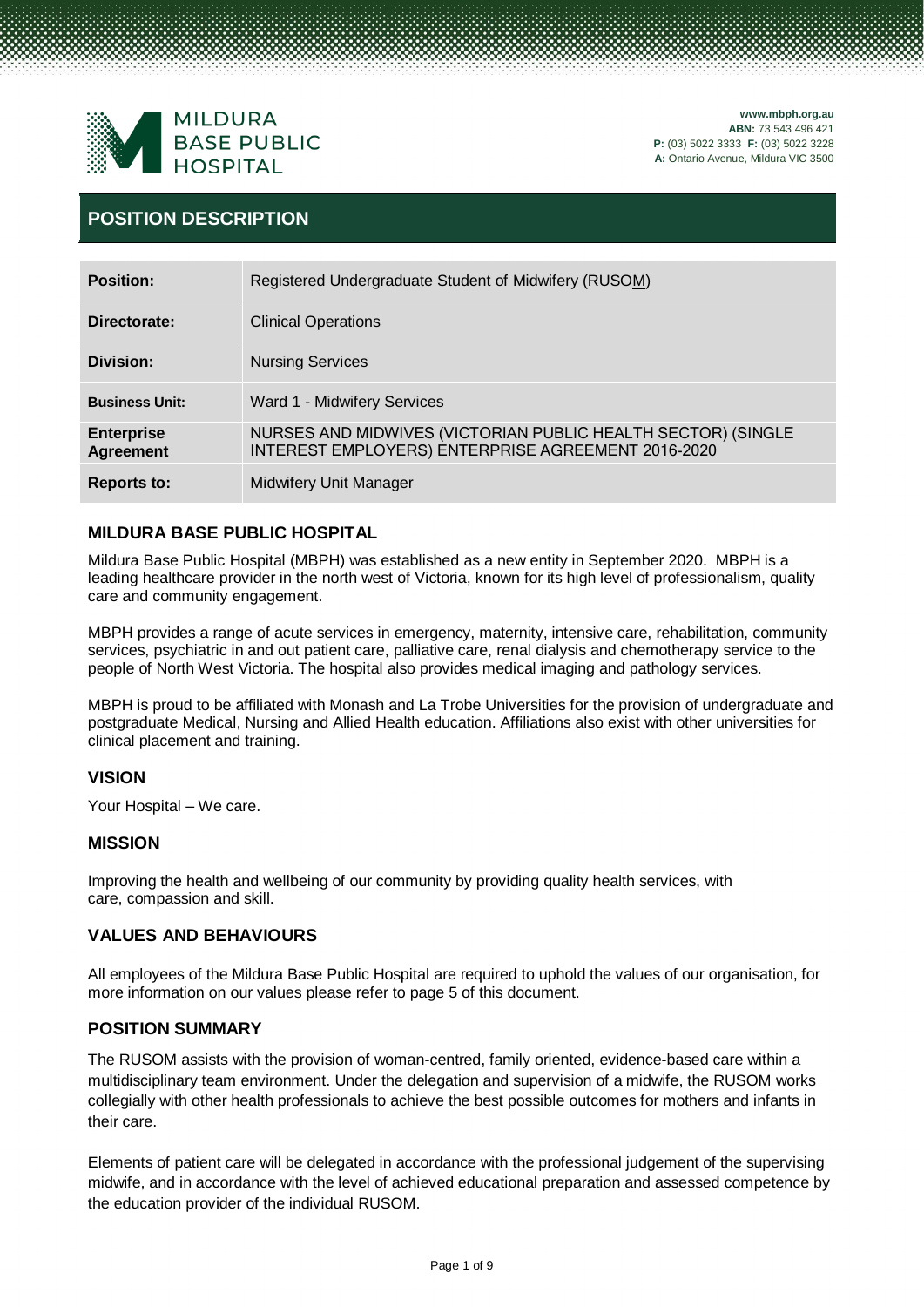

A RUSOM is a student registered with the Australian Health Practitioner Regulation Agency (AHPRA) as a student midwife. The student has successfully completed not less than twelve months of the Bachelor of Midwifery Degree or not less than two years of the Bachelor of Nursing and Midwifery dual degree The RUSOM will be rostered to work in **the Postnatal Ward.**

They will be required to work **minimum 8** hours per week.

As with all Midwives working at **MBPH,** the RUSOM will provide services that are:

- Woman focused, to respect the rights, needs and expectations of the childbearing woman
- Integrated and consistent
- Evidence-based
- Supportive of a learning environment for all colleagues

# **KEY RESPONSIBILITIES AND DUTIES**

- A RUSOM is required to work under the direct supervision and delegation of a Registered Midwife, at all times, and work within the agreed core duty list for the role
- A RUSOM will work with one or more Registered Midwifes to provide delegated care to a group of women and their babies
- Accept accountability and responsibility for providing high standards of direct clinical care within the scope and core duties list of the RUSOM
- Function in accordance with legislation and the organisation's local policies and procedures, conducting practice within a professional and ethical framework to deliver delegated care
- Collaborate and consult with the Registered Midwife and other multidisciplinary team members to achieve desired health outcomes for women and their babies
- Recognise changes in the woman or baby's condition and take necessary action(s) including urgently communicating the change in condition to their supervising Registered Midwife.
- Ensure all women and their babies, families, visitors and staff are treated with respect, dignity and courtesy; in an environment that is free from harassment and discrimination.
- Participation in risk management and quality improvement systems by being aware of improvement in your workplace through communication and consultation with managers and colleagues.
- Ensure that the affairs of MBPH, and its partnering organisations, patients, clients and staff remain strictly confidential and are not divulged to any third party except where required for clinical reasons or by the law. Such confidentiality shall extend to the commercial and financial interests and activities of MBPH services.
- Recognise and respect diversity. Each person has a right to high-quality health care and opportunities regardless of diversity factors, which might include aspects such as cultural, ethnic, linguistic, religious background, gender, sexual orientation, age, and socioeconomic status. Inclusiveness improves our service to our community and promotes engagement amongst MBPH employees.
- RUSOM must maintain their academic obligations in their midwifery degree and remain as an active student throughout their employment.
- Works collaboratively with both the employer and the University to ensure the requirements of both organisations are met.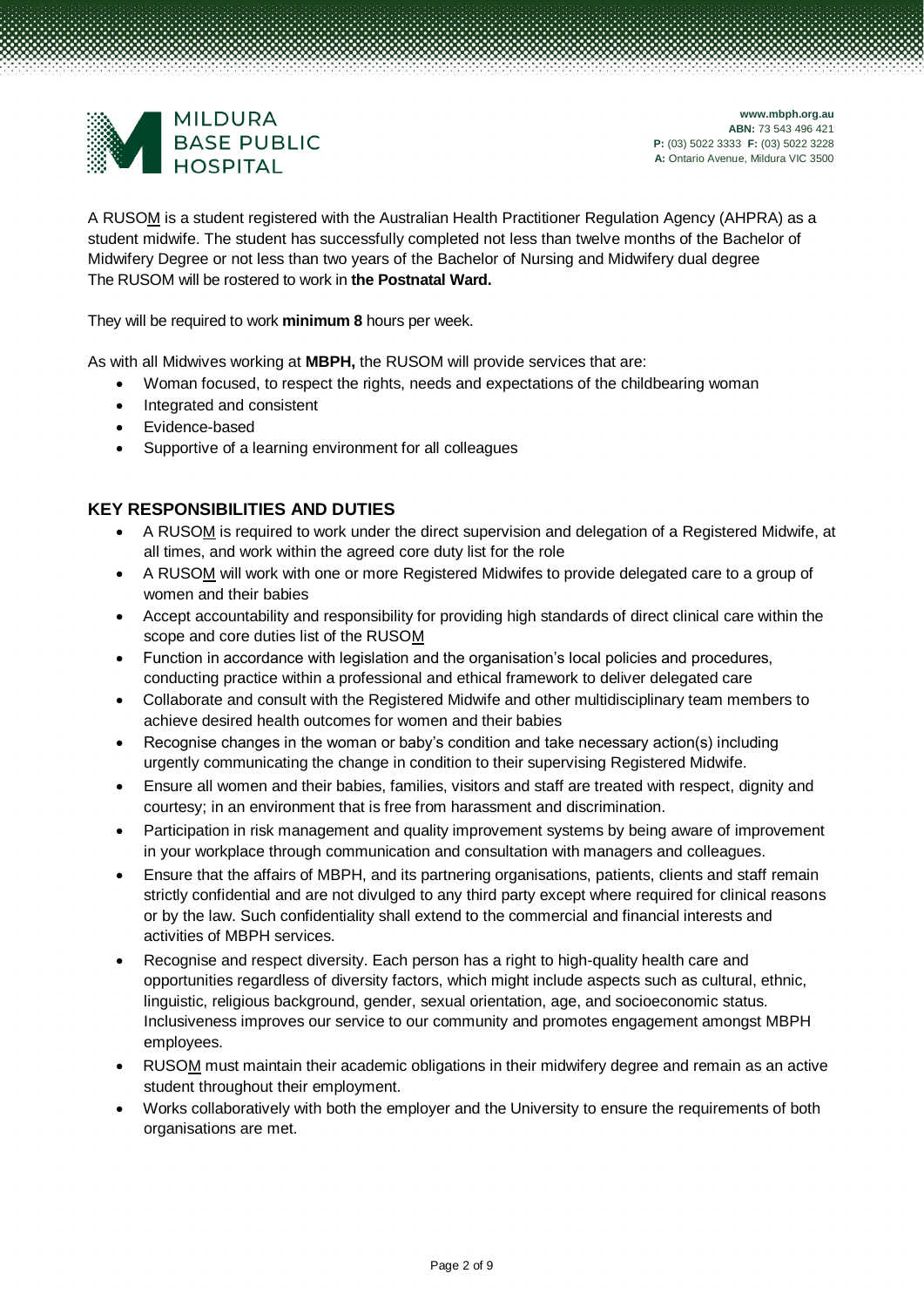

# **GENERAL RESPONSIBILITIES**

Employees are required to comply with the **Victorian Government's Code of Conduct**. All staff must ensure they comply with **policies and procedures** when carrying out their work.

Employees are responsible to take reasonable care of their own **health and safety** and the safety of others, to cooperate with the group's OH&S policies and to participate in appropriate safety education and evaluation activities. All staff are expected to participate in reporting any health, safety and wellbeing issues. All staff must adhere to the policies and procedures as set out in the hospital's **infection control** manuals.

All information concerning Mildura Base Public Hospital, its patients, clients, residents and staff should remain strictly **confidential**. Any unauthorised disclosure of such information may result in disciplinary action. As a Mildura Base Public Hospital employee, you have a responsibility to participate in and commit to ongoing **quality improvement** activities using the framework of the NSQHSS (National Safety and Quality Health Service Standards).

Any breach in compliance to any of the above general responsibilities may result in disciplinary action.

# **KEY SELECTION CRITERIA**

- Current enrolment in a Bachelor of Midwifery or Bachelor of Midwifery/Bachelor of Nursing program
- Minimum of 12 months completion of a Bachelor of Midwifery program or minimum of two years completion of a Bachelor of Midwifery/Bachelor of Nursing program
- Current student registration with the Australian Health Practitioner Regulation Agency (AHPRA)
- Demonstrated satisfactory academic progress. (Credit or above for all subjects and competency in clinical placements preferred but not essential)
- Possess excellent clinical skills
- Demonstrated ability to practice collaboratively as part of a multi-disciplinary health care team
- A commitment to high quality, safe and person-centred care
- Well-developed interpersonal skills, including an ability to communicate effectively with other staff, patients and families
- Effective organisational skills, with respect to time management and delegation

# **MANDATORY REQUIREMENTS**

#### **National Police Record**

A current and satisfactory National Police Record Check must be presented to the Division of People and Culture by all new staff prior to commencement at Mildura Base Public Hospital.

#### **Working with Children**

Mildura Base Public Hospital has a responsibility to provide a child safe environment. This position is a defined "child-related role" at Mildura Base Public Hospital. As such you must maintain a valid working with children check. In addition, you will be required to assist Mildura Base Public Hospital in providing a child safe environment by participating in any training or reporting required to ensure the protection of children in our care.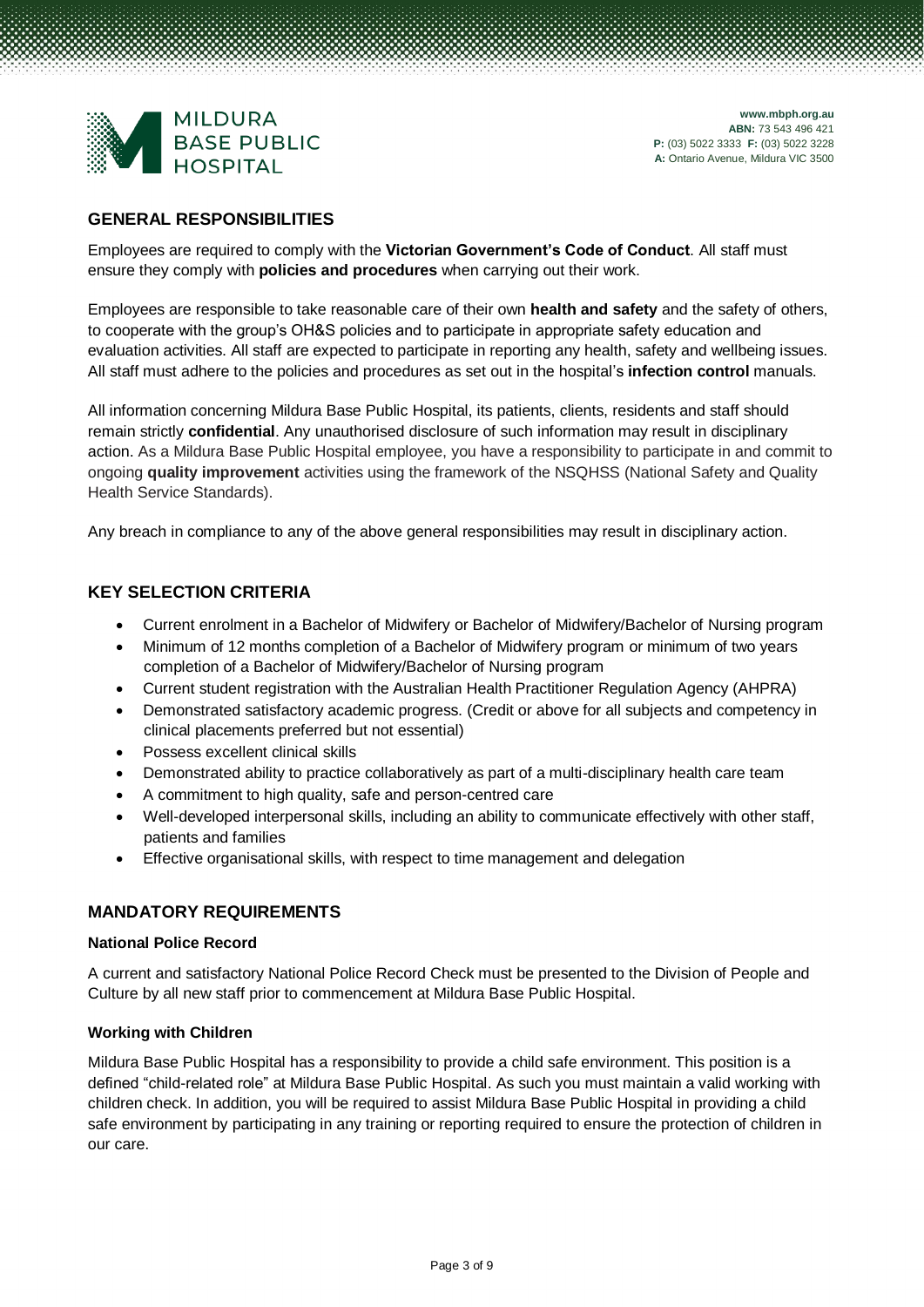

#### **Registration with Professional Association**

For example, AHPRA, AHRI, etc. The work to be performed is set out in this position description and, where relevant, any professional standards and codes of conduct and ethics issued by the relevant professional association.

#### **Immunisation Requirements**

As part of your employment conditions, you will be asked to provide documented evidence of healthcare worker immunisation or immunity to communicable vaccine-preventable diseases prior to commencing employment with MBPH. If you do not provide satisfactory evidence that you have the required immunisation and you have commenced employment, consideration will be given to your ongoing employment and termination may result.

### *All Mildura Base Public Hospital sites, workplaces and vehicles are smoke free.*

*This position description is intended to describe the general nature and level of work that is to be performed by the person appointed to the role. It is not intended to be an exhaustive list of all responsibilities, duties and skills required. Any elements of this document may be changed at Mildura Base Public Hospital's discretion and activities may be added, removed or amended at any time.*

# **ACKNOWLEDGEMENT BY EMPLOYEE**

I acknowledge having received and read the content of this position description (including but not limited to aspects of the role contained within) and understand the requirements of the position.

Employee Name: \_

Employee Signature: \_\_\_\_\_\_\_\_\_\_\_\_\_\_\_\_\_\_\_\_\_\_\_\_\_\_\_\_\_\_\_\_\_\_\_\_\_\_\_\_\_\_\_\_\_\_\_\_\_\_\_\_\_\_\_\_\_\_\_\_\_\_\_\_

Date: \_\_\_\_\_\_\_\_\_\_\_\_\_\_\_\_\_\_\_\_\_\_\_\_\_\_\_\_\_\_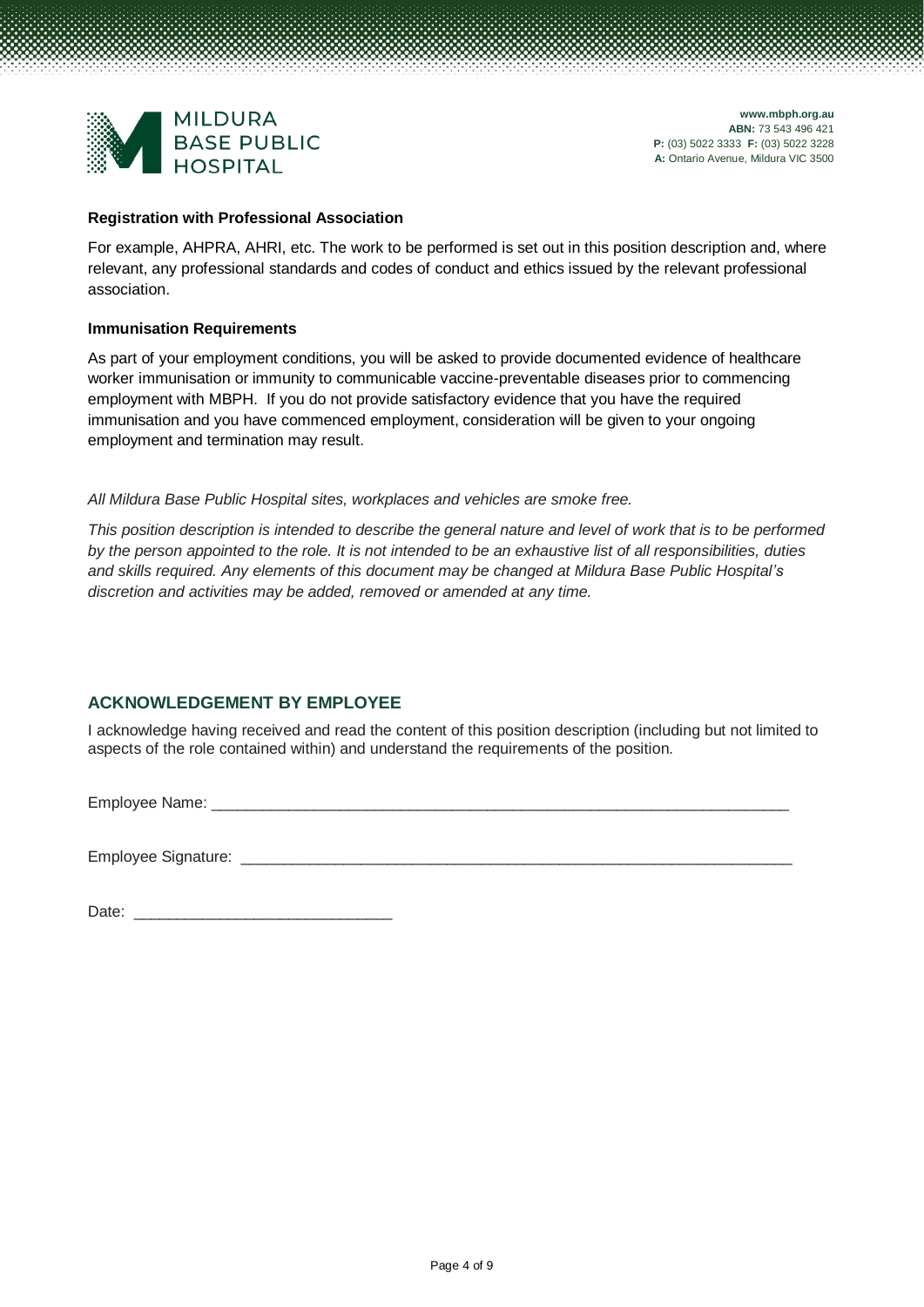# $\blacksquare$ **BASE PUBLIC HOSPITAL ABN:** 73 543 496 421



#### Happy WE ARE POSITIVE

#### As an organisation

We aspire to be happy in all our dealings with people. Everyday we strive to be the best version of ourselves, and we seek to continuously improve our organisation. ourselves and each other through personal and professional growth. We believe that happy people do their best work. We know that joy in our journey is invaluable to a sustainable and lasting success.

#### Individually

- Use positive language in interactions
- with staff, patients and community . Honour the work we do and choose
- candour, respect and kindness everyday . Focus on the positive aspects of a
- situation, what is going well and what can be learned
- Share in moments of joy - Welcome others to MBPH
- Bring an energy to work that is
- infectious to others
- · Provide growth opportunities and effective feedback to staff to ensure they are supported to achieve their best



## **Empathetic** WE ARE CARING

#### As an organisation

We put our patients first, and we listen and deal with their needs. We are compassionate people who make MBPH a place for healing, growth and success for patients, their families and our staff.

#### Individually

- · Make time to actively listen and understand one another · Walk in others' shoes
- Consider an individual person's needs when making decisions and recommendations
- Treat others how I would like to be treated
- Recognise and support one another · Make decisions based on patient's needs and in consultation with others involved in care



# **Accountable** WE ARE COMMITTED

#### As an organisation

We take ownership of the actions and decisions made. We do the right thing in all our interactions. We reward based on great outcomes, and we are transparent in both our successes and failures. We use good judgement and everyday we make our patients' journey better.

#### Individually

- · Be courageous in challenging the process to get a better result  $\cdot$  Ensure the project is clear on roles. responsibilities and timeframes
- · Be engaged throughout · Keep a 'whole of life' picture
- Comply with Code of Conduct: company policies and procedures: industry standards and legislation · Be responsible for monitoring the right way to do things.



# **Respectful** WE ARE OPEN TO OTHERS

#### As an organisation

**A:** Ontario Avenue, Mildura VIC 3500

We build effective relationships and emphasise the importance of diversity and inclusion in our workplace. We recognise and value the views and the experiences our staff and patients bring to our organisation.

#### Individually

- Show pride in our roles and our workplace
- Recognise and understanding the influence of a person's situation, background and beliefs and how they
- can be shown due respect · Include all backgrounds - gender/
- age/sex/abilities/race/religion/sexual
- orientation/culture - Be aware of assumptions and biases
- when making decisions
- · Take care of and sustain our workplace,
- equipment and environment
- · Embrace awareness for other
- perspectives and experiences

# **Team-based** WE ARE ONE TEAM

#### As an organisation

We do our best work when we collaborate within and across teams. Everyday we strive to be our best selves. Everyday we serve to be sen best served. can strengthen teams and we trust and respect each others' contribution. We make sure we have the right people in the right jobs with the right tools. resources and equipment. And we know, no single person is bigger than the team

#### Individually

- Acknowledge contributions of team members
- · Seek to understand the bigger picture. collaborate with others openly and honestly
- · Lend a hand, always
- · Encourage connections with relevant internal and external stakeholders to meet patients' needs
- Collaborate and share knowledge
- within and across teams
- Connect with exceptional industry
- leaders to build capabilities
- · Recognise and foster talents in others

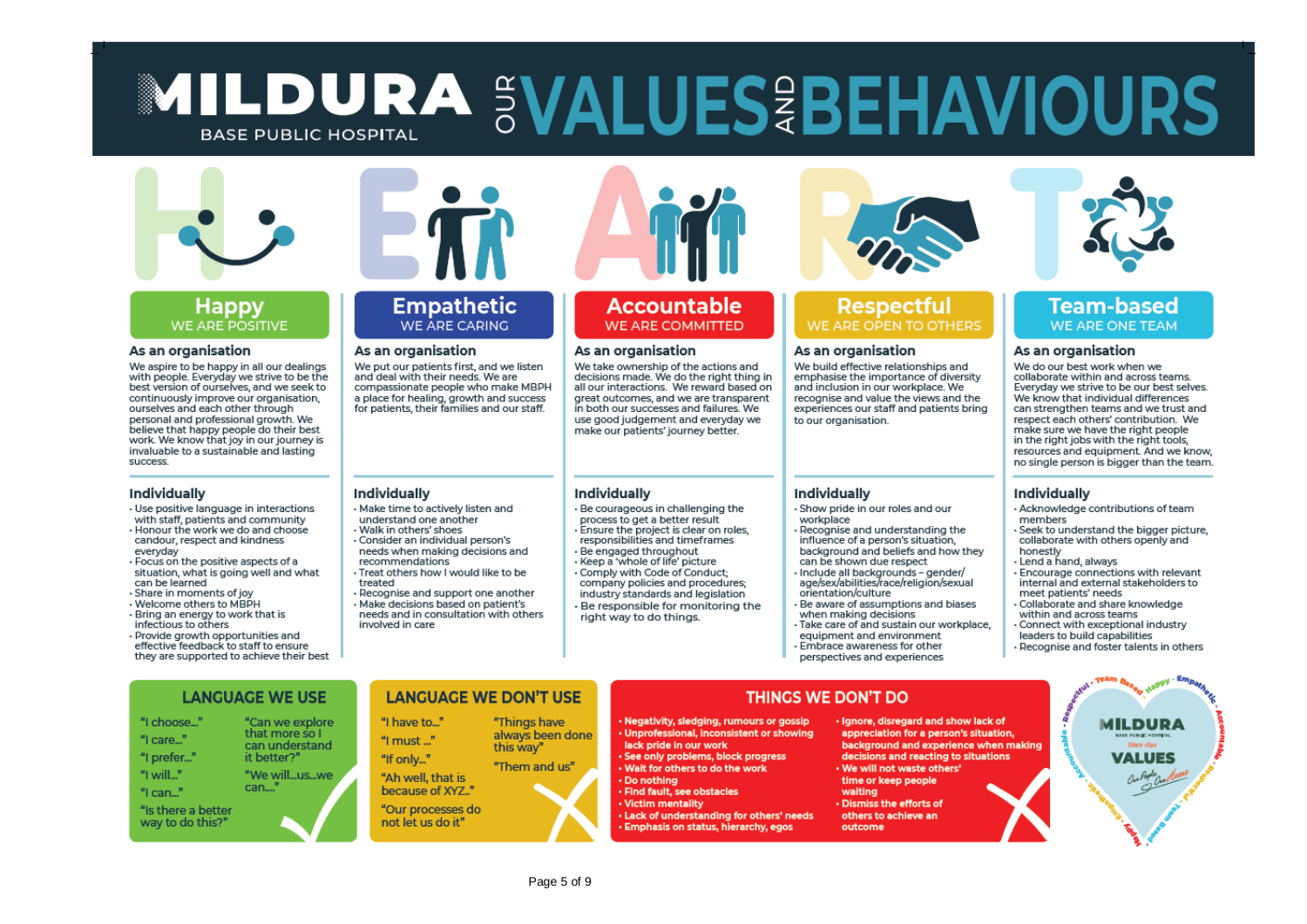

# **Registered Undergraduate Student of Midwifery (RUSOM) Duties List**

| Area of care                         | <b>Activities</b>                                                                                                                                                                                                                                                                                                                                                                                                                                                                                                                                                                              |
|--------------------------------------|------------------------------------------------------------------------------------------------------------------------------------------------------------------------------------------------------------------------------------------------------------------------------------------------------------------------------------------------------------------------------------------------------------------------------------------------------------------------------------------------------------------------------------------------------------------------------------------------|
| <b>Hygiene</b>                       | Hand-hygiene<br>$\bullet$<br>Assist with personal hygiene of woman<br>Assist on caesarean section / perineal wound hygiene<br>Assist with dressing and undressing<br>Removal of make-up and nail polish for procedures<br>Pre-operative site preparation (with surgical clippers only)<br>Assist with baby bathing and hygiene needs                                                                                                                                                                                                                                                           |
| <b>Toileting</b>                     | Change soiled bedding / under pads<br>$\bullet$<br>Assist with changing of maternity pads<br>Empty, record and provide urinal pans for women on fluid balance charts<br>Empty and record urinary catheter bag drainage (exclusion: 1/24 urine measures)<br>Document and report lochia and elimination amounts to RM<br>Report any concern or abnormalities to the RM (e.g. offensive odour or unusual<br>colouring of urine, urinary frequency and constipation)<br>Assist nappy changing of baby                                                                                              |
| <b>Manual Handling</b><br>& Mobility | Assist with transfers, sitting women out of bed / on toilet / commode<br>$\bullet$<br>Assist women to change position in bed<br>$\bullet$<br>Provide pressure area care<br>Assist with mobilising women (assisted up to independent)<br>Assist in the use of manual handling hoists / aids<br>Escort for discharge i.e. - transit/discharge lounge, or to hospital exit points<br>$\bullet$<br>(exclusion: patients awaiting transfers to other facilities)<br>Assist with infant care and settling                                                                                            |
| <b>Nutrition</b>                     | Assist with safe meal set up, adjusting table and opening packages as required<br>for women<br>• Provide water/refilling water jugs or making drinks for patients (exclusion: patients<br>with fluid restrictions, dysphagia, modified diet/fluids or nil orally)<br>Assist with infant feeding per care plan and women's preferred methods                                                                                                                                                                                                                                                    |
| <b>Environment</b>                   | Ensure falls prevention strategies are in place - call bell, phone, bedside table<br>within reach, bed on lowest position<br>Maintains patient's surroundings and environment, clear and tidy any obstacles<br>Making beds and cots<br>Placing flowers in vases, water changes for flowers/vases<br>Assist in keeping work areas tidy<br>Maintains safe and clean work area and remove or report safety hazards<br>Assist safe infant sleeping practices as per current Safe Sleeping guidelines                                                                                               |
| <b>Communication</b>                 | Referring all aspects of care out of scope to RM<br>$\bullet$<br>Answering call bells including staff assist<br>Immediately report any changes in patient's physical and mental condition to<br>the RM<br>Report incidents, unexpected events to RM in a timely manner<br>Report any patient or family concerns or complaints to the RM<br>Respond to, and report emergencies as per hospital policy<br>Orientate patients and carers to ward environment<br>Assist patient with hospital TV/telephone connection<br>Clerical answering and transferring calls (exclusion: advice, clinical or |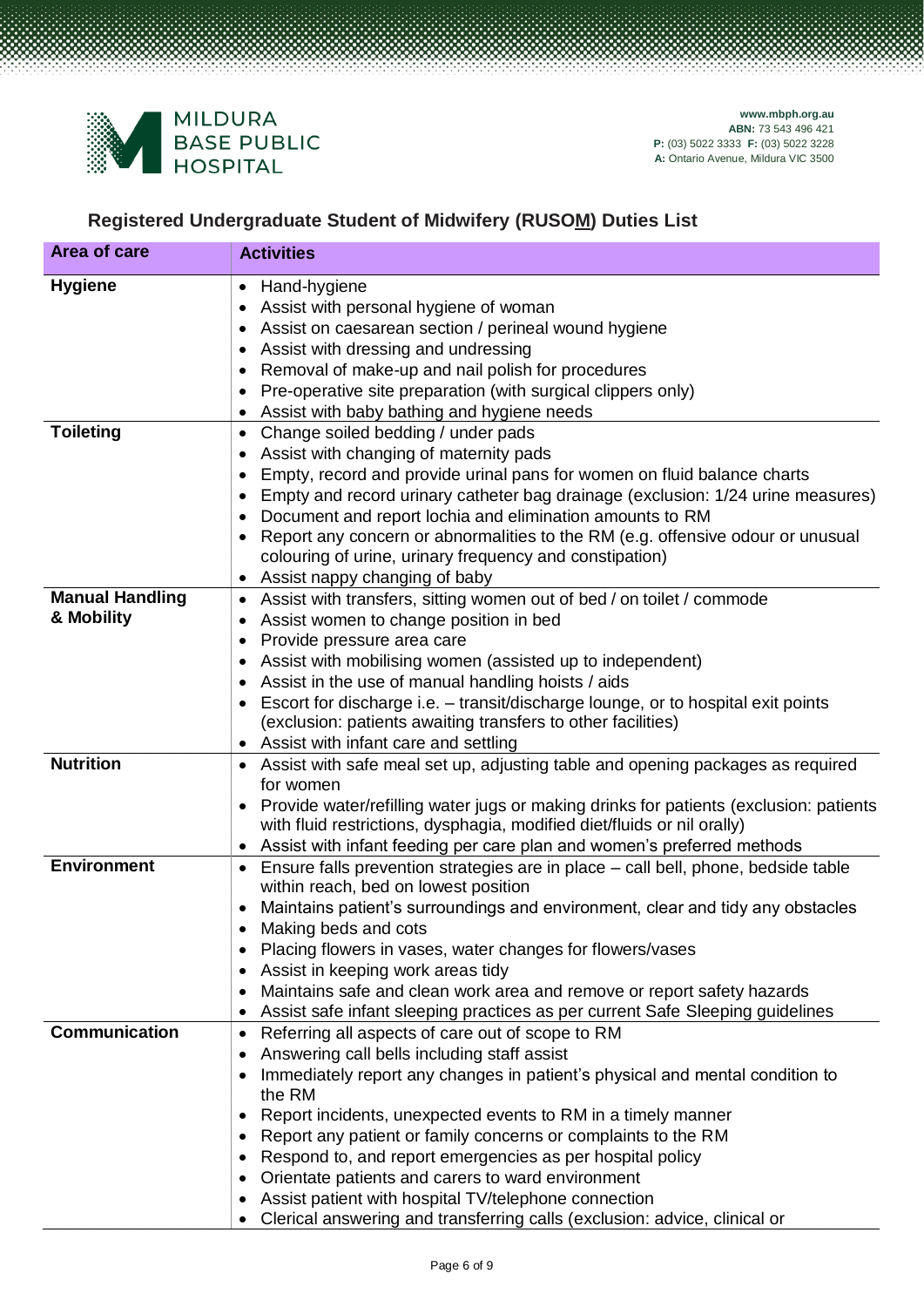

| Area of care                                                           | <b>Activities</b>                                                                                                                                                                                                                                                                                                                                                                                                                                                                                                                                                                                                                                                                                                                                                                                                                                                                                                                                                                                                                                                                                                                                                                                                                       |
|------------------------------------------------------------------------|-----------------------------------------------------------------------------------------------------------------------------------------------------------------------------------------------------------------------------------------------------------------------------------------------------------------------------------------------------------------------------------------------------------------------------------------------------------------------------------------------------------------------------------------------------------------------------------------------------------------------------------------------------------------------------------------------------------------------------------------------------------------------------------------------------------------------------------------------------------------------------------------------------------------------------------------------------------------------------------------------------------------------------------------------------------------------------------------------------------------------------------------------------------------------------------------------------------------------------------------|
|                                                                        | confidential information)<br>Direct visitors to ward or RM for assistance<br>Attend handover<br>Attend team meetings and relevant education sessions<br>Seek regular feedback from supervising RM/s and reflect on practice                                                                                                                                                                                                                                                                                                                                                                                                                                                                                                                                                                                                                                                                                                                                                                                                                                                                                                                                                                                                             |
| <b>Documentation</b>                                                   | Complete fluid balance chart: Oral input and urine output, report to RM<br>$\bullet$<br>Complete food chart - dietary and fluid intake<br>Complete bowel chart – output and report to RM<br>٠<br>Complete infant feeding chart and report to RM<br>٠<br>Complete infant output chart and report to RM<br>Complete baby weight, document and report to RM<br>Assist in the documentation of valuables<br>Assist in completing bedside communication boards<br>Complete incident reporting as per local hospital policy<br>Access and undertake documentation in Electronic Medical Record (EMR)                                                                                                                                                                                                                                                                                                                                                                                                                                                                                                                                                                                                                                          |
| <b>Maintenance</b>                                                     | General ward stocking – store room, procedure trolley (exclusion: medical and<br>٠<br>emergency supplies)<br>Cleaning and putting away equipment between use i.e. infusion pumps<br>٠<br>Stripping beds and making occupied beds (not part of discharge bed<br>preparation - as this is a Patient Services Assistant duty)                                                                                                                                                                                                                                                                                                                                                                                                                                                                                                                                                                                                                                                                                                                                                                                                                                                                                                              |
| <b>Other duties</b>                                                    | Packing and unpacking patient belongings<br>$\bullet$<br>Re-application of anti-embolic stockings<br>Conducting ward audits and surveys<br>Attend professional development sessions<br>Attend and report at staff meetings<br>Running simple errands within hospital grounds<br>$\bullet$<br>Observation of midwifery procedures performed by RM if time permits                                                                                                                                                                                                                                                                                                                                                                                                                                                                                                                                                                                                                                                                                                                                                                                                                                                                        |
| <b>Personal Protective</b><br><b>Equipment (PPE)</b><br><b>Spotter</b> | Spotting and supervision of appropriate use of PPE, including observing, guiding,<br>correcting technique during donning and doffing.<br>Formal and informal monitoring and auditing of appropriate use of PPE within<br>$\bullet$<br>clinical settings (e.g. when providing care to patients) and non-clinical settings<br>(e.g. breakrooms, cafes).<br>Working with and supporting the Quality and Safety / Infection Prevention and<br>Control / (or other relevant area(s)) with:<br>o Undertaking risk assessments through audits and spot checks on<br>adherence to infection prevention measures (such as physical<br>distancing) including proposing and implementing remedial actions,<br>where required, as part of a continuous improvement process to<br>support behavioral change.<br>o Training and promotional activities to create the conditions for<br>workplace culture and behavior change (e.g. information sessions,<br>emails, posters)<br>o Ongoing education and knowledge improvement of staff aligned with<br>current public health advice<br>Responding to occupational health and safety issues for staff<br>$\circ$<br>experiencing skin and/or pressure injuries associated with prolonged<br>use of PPE |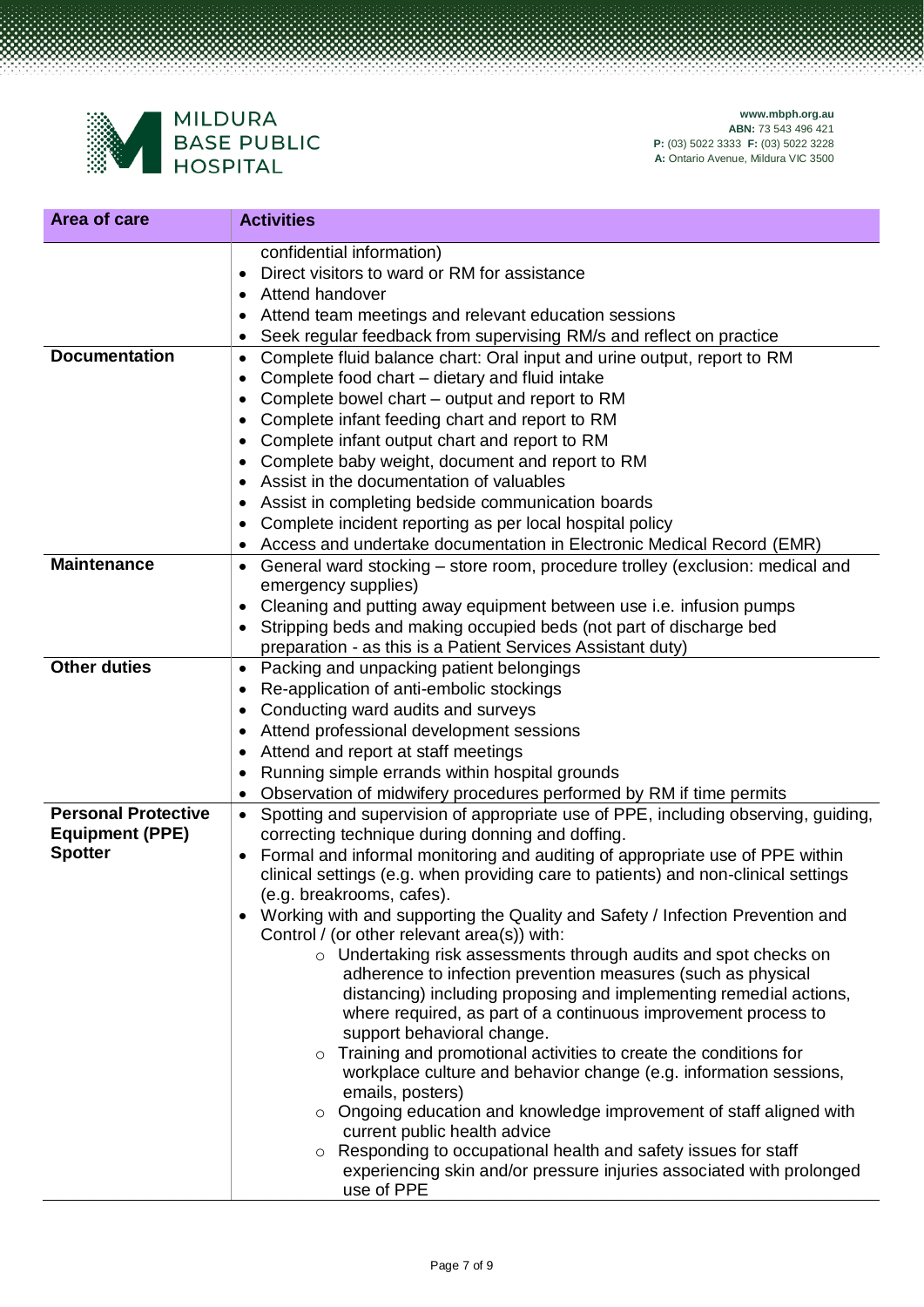

| Area of care                                 | <b>Activities</b>                                                                                                                                                                                                                            |
|----------------------------------------------|----------------------------------------------------------------------------------------------------------------------------------------------------------------------------------------------------------------------------------------------|
| <b>Clinical Practice</b><br><b>Extension</b> | Where the RUSOM has completed the services competency assessment and<br>completed the necessary education relevant to the duty, as part of their bachelor<br>program, the RUSOM may perform the following duties as delegated in appropriate |
| <b>Contribution to</b><br>patient assessment | contexts only by supervising registered Midwife:<br>• Vital Signs<br>• Blood Glucose Levels<br>• Urinalysis<br>• Simple Wound Dressing                                                                                                       |